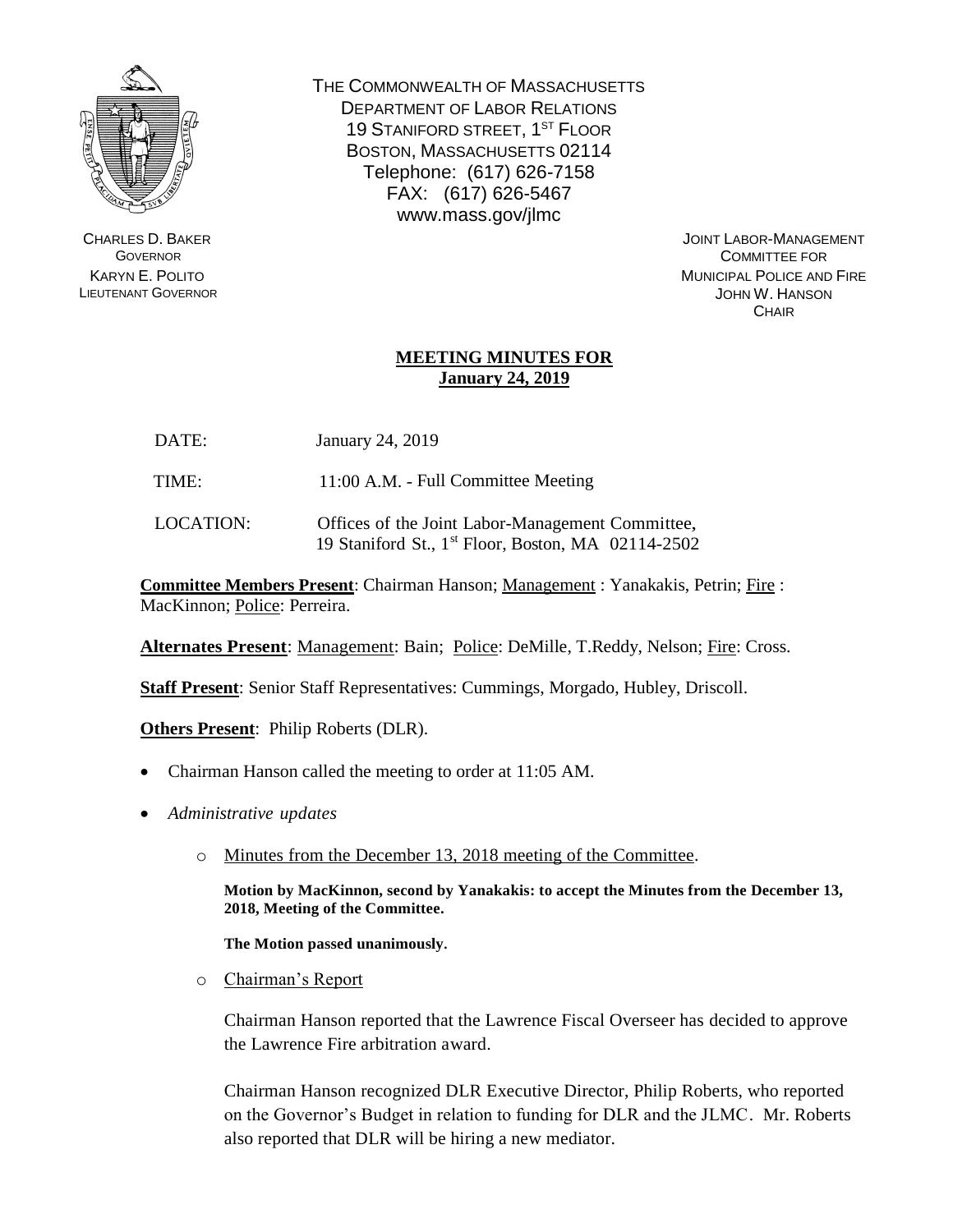*Petition, Jurisdiction, Awaiting Funding List (AFL) and Other Cases:*

|                   | <b>Case Number Organization</b> | <b>Mediator/Sr. Staff</b> | <b>Topic/Vote/Action</b>  |
|-------------------|---------------------------------|---------------------------|---------------------------|
| $\bullet$ 18-6957 | Lowell Police                   | DC.DJM                    | Vote to Take Jurisdiction |

Mr. Cummings briefed the Committee

**Motion by Perreira, second by Yanakakis: to take jurisdiction in the case of the Lowell Police Association and the City of Lowell JLM-18-6957.**

**The motion passed unananimously.** 

**Motion by Perreira, second by Yanakakis: to assign the following Committee members to the case of the Lowell Police Association and the City of Lowell JLM-18-6957: Perreira/Nelson for Police and Mazzarella for Management or substitutes as so designated and approved by the Police and Management Chairs respectively.**

**The Motion passed unanimously.**

18-6139 Brookline Police CG,DC,DJM Tentative Agreement

Mr. Morgado briefed the Committee on the status of the case and reported that the parties had reached a settlement.

17-6133 Chelsea Superiors CG,DC,GD Move to AFL

Mr. Cummings and Mr. Petrin briefed the Committee on the status of the case.

**Motion by Perreira, second by Yanakakis: to move the case to the Awainting Funding List.**

**The Motion passed unanimously.**

• 18-6816 Springfield Superiors SJS,DC,GD Vote to 3(a)

Mr. Cummings briefed the Committee on the status of the case.

**Motion by Perreira, second by Yanakakis: that the Committee find that the issues involving the successor collective bargaining agreement, in the matter of the Springfield Police Supervisors Association and the City of Springfield, JLM-18-6816, have remained unresolved for an unreasonable period of time resulting in the apparent exhaustion of the process of collective bargaining, and that the Committee vote to hold a hearing pursuant to Section 1, subsection 3(a), as set forth in Chapter 589 of the Acts of 1987, with the panel members consisting of Tom Reddy (Labor) and Ed Gibson (Management), or other Committee members and/or senior staff that may be substituted as necessary by the respective Labor and/or Management Chairs pursuant to the rules, policies, and procedures of the Committee, and any other applicable provisions of law, with said panel to be chaired by John Hanson.** 

**The Motion passed unanimously.**

18-6848 Falmouth Fire JG,JOEH, GD Vote to Arbitration

Mr. Cross briefed the Committee.

**Motion by Perreira, second by Yanakakis: to find that, in the matter of the Falmouth Firefighters, Local 1397, IAFF and the Town of Falmouth, JLM-18-6848, there is an apparent exhaustion of the processes of collective bargaining which constitutes a potential threat to the public welfare and that the Committee**